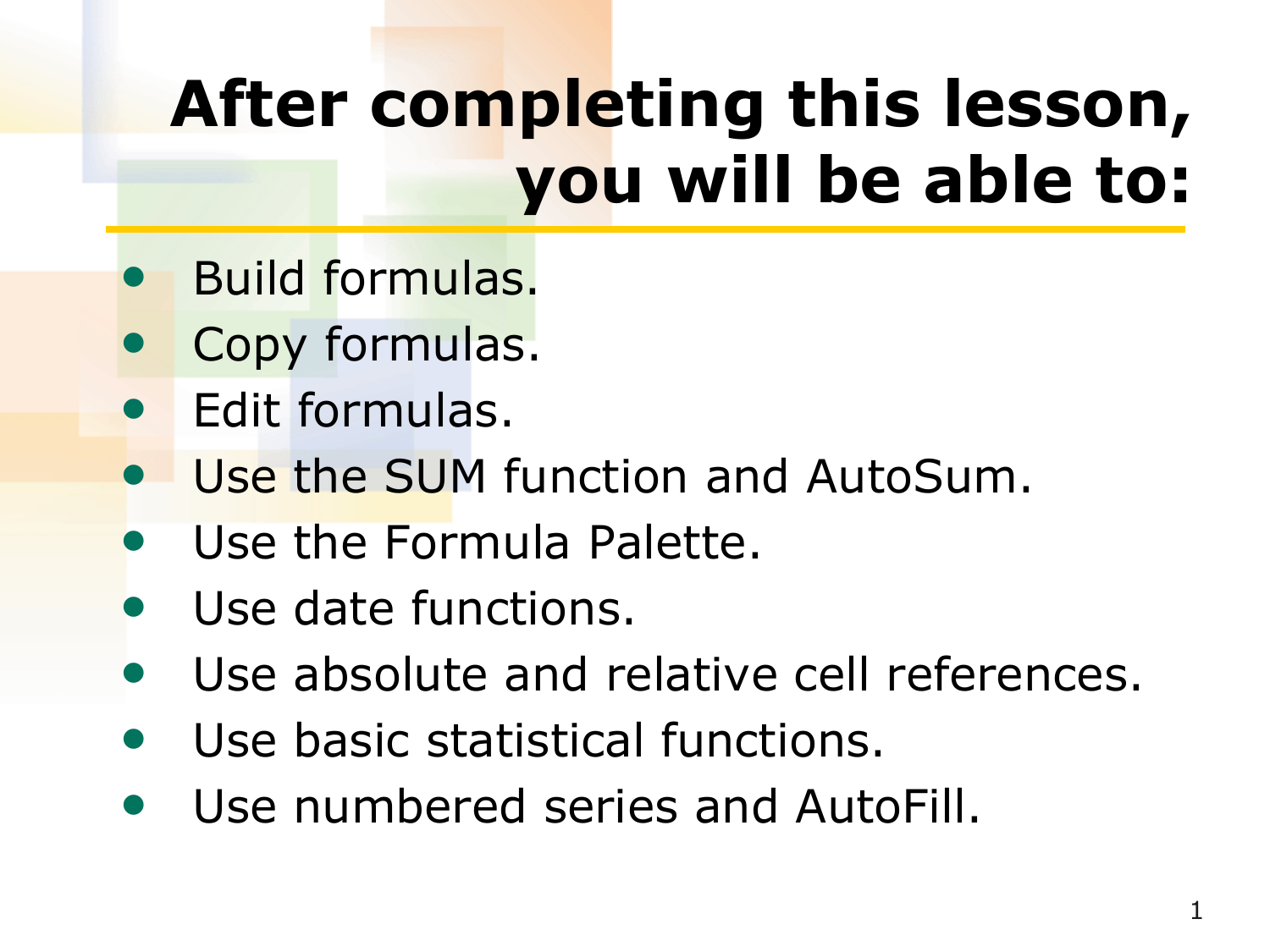## **Building Formulas**

#### **To enter a formula into a cell**

- 1. Click the cell and type =.
- 2. Type the formula, including cell references, constant values, mathematical operators, functions, and parentheses.
- 3. Click the Enter button on the Formula bar or press the Enter key.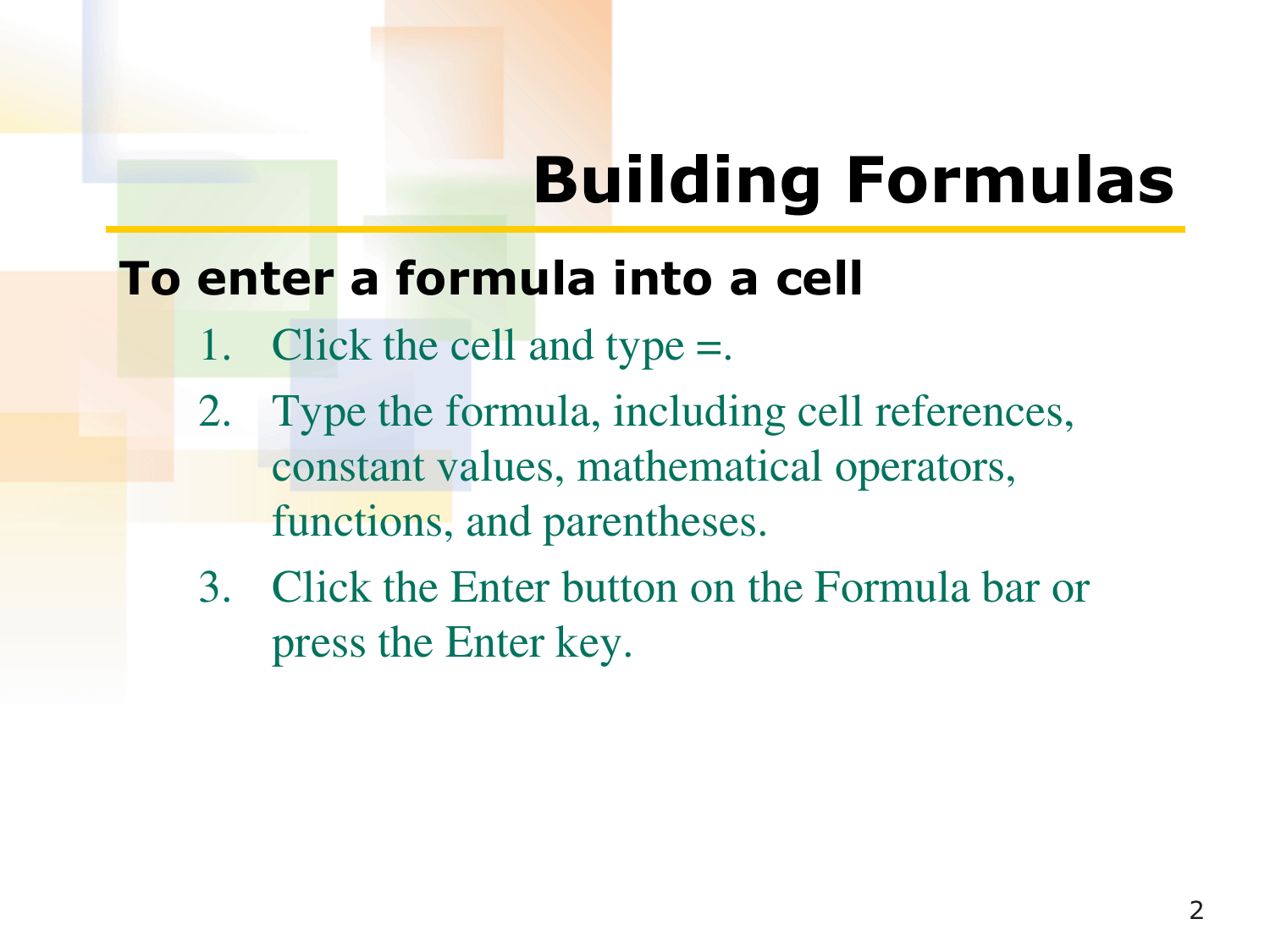# **Copying Formulas**

### **To copy a formula using the Fill handle**

- 1. Select the cell that contains the formula that you want to copy.
- 2. Drag the Fill handle to the last cell in the desired range.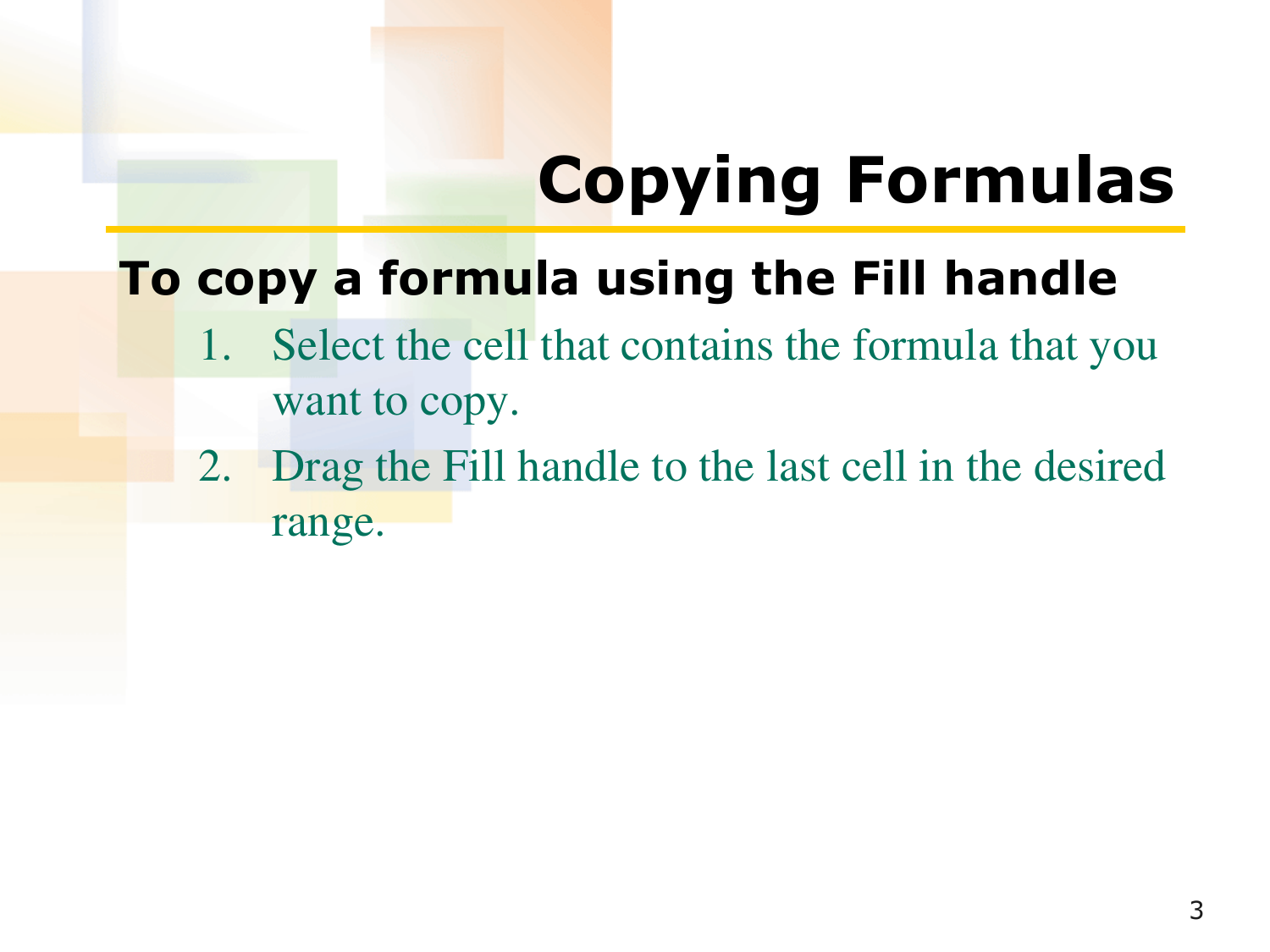## **Editing Formulas**

#### **To revise a formula**

- 1. Click the cell that contains the formula.
- 2. Click the in the Formula bar.
- 3. Edit the necessary formula, functions, or arguments and press the Enter key.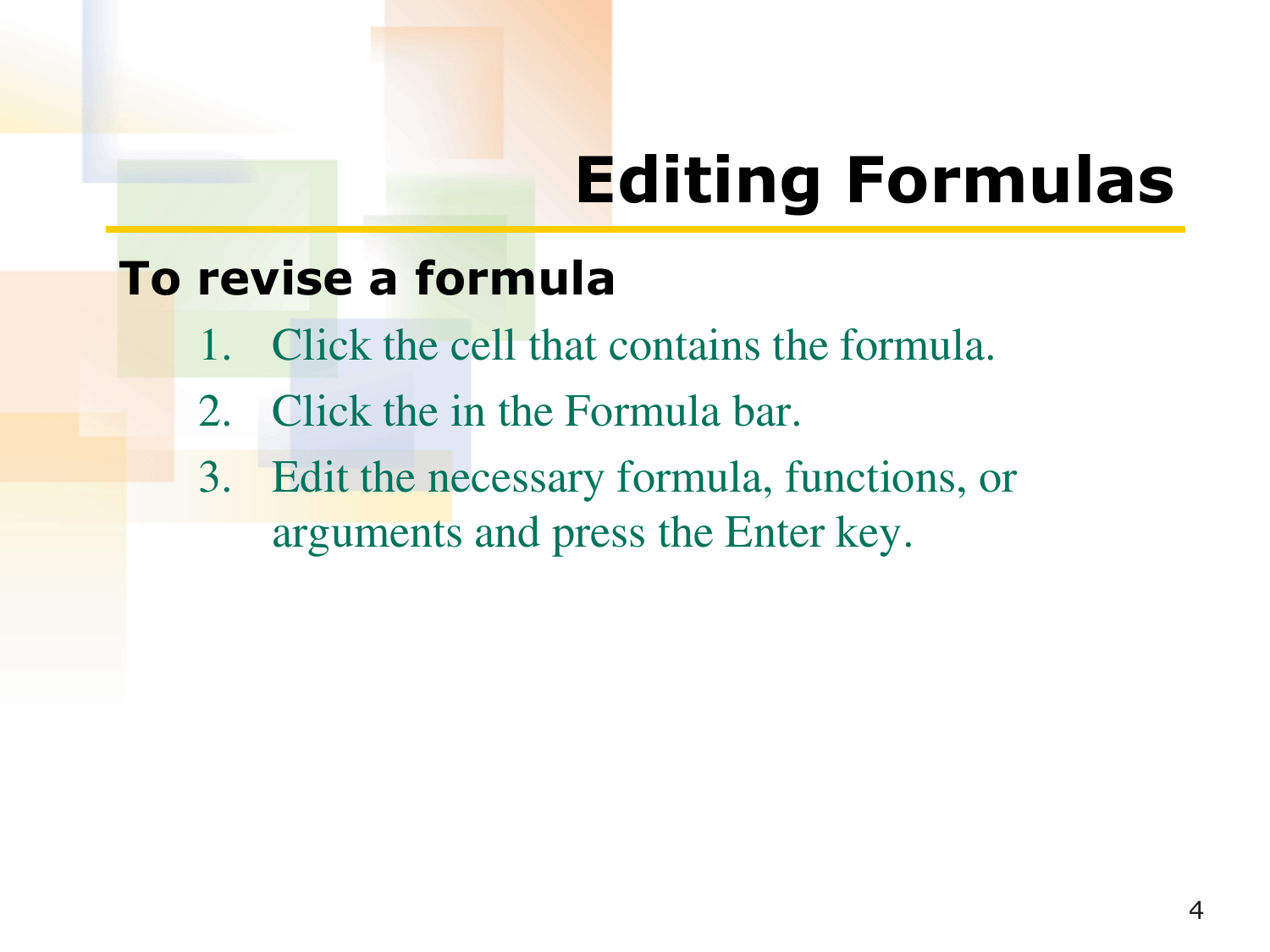### **Deleting Formulas**

#### **To delete a formula**

- 1. Click the cell that contains the formula.
- 2. Press the Delete key.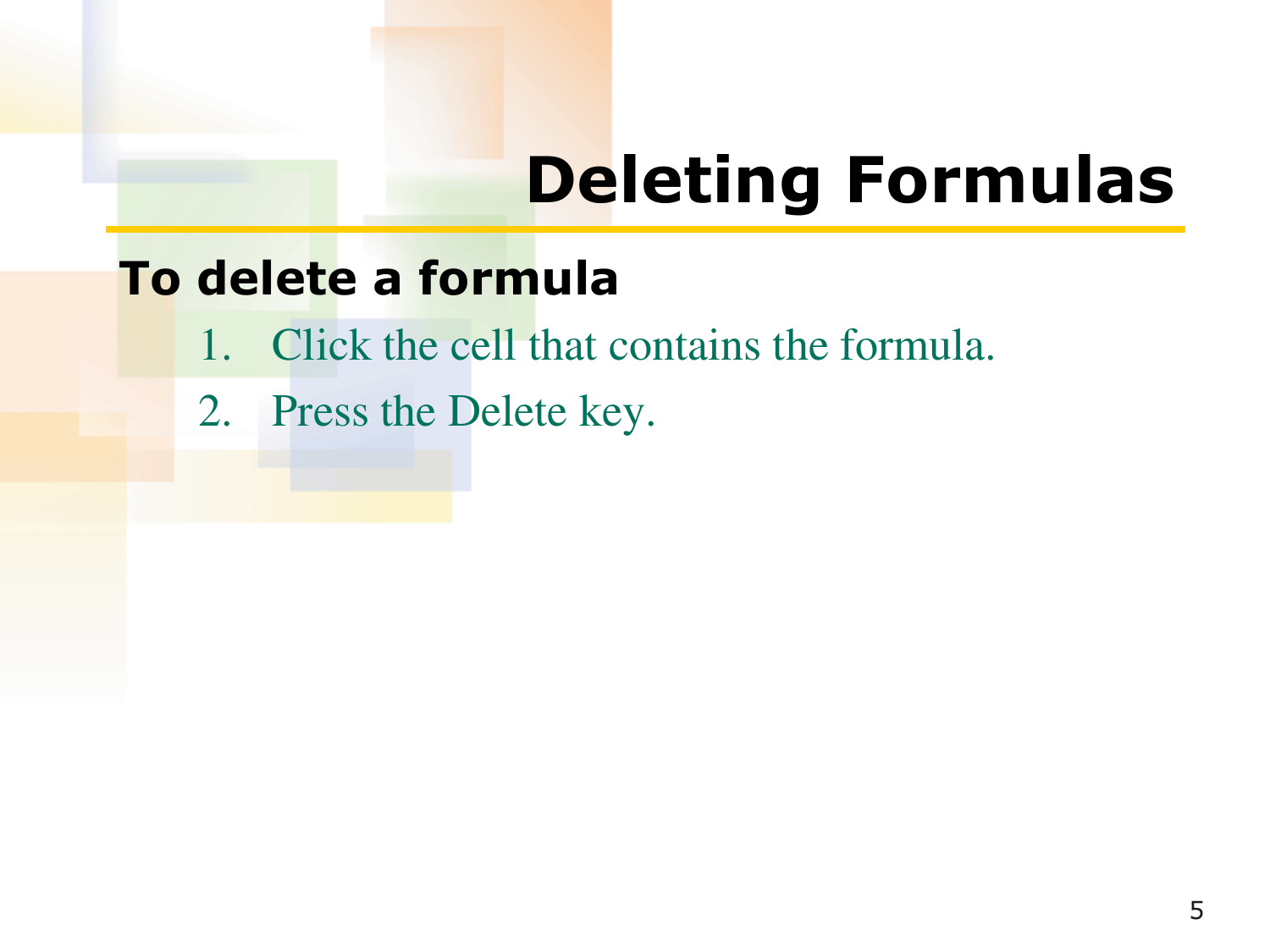## **Using the SUM Function and AutoSum**

### **To automatically total a row or column of cells**

- 1. Select the cell that will contain the total.
- 2. On the Standard toolbar, click the AutoSum button.
- 3. Modify the arguments, if desired, and press Enter.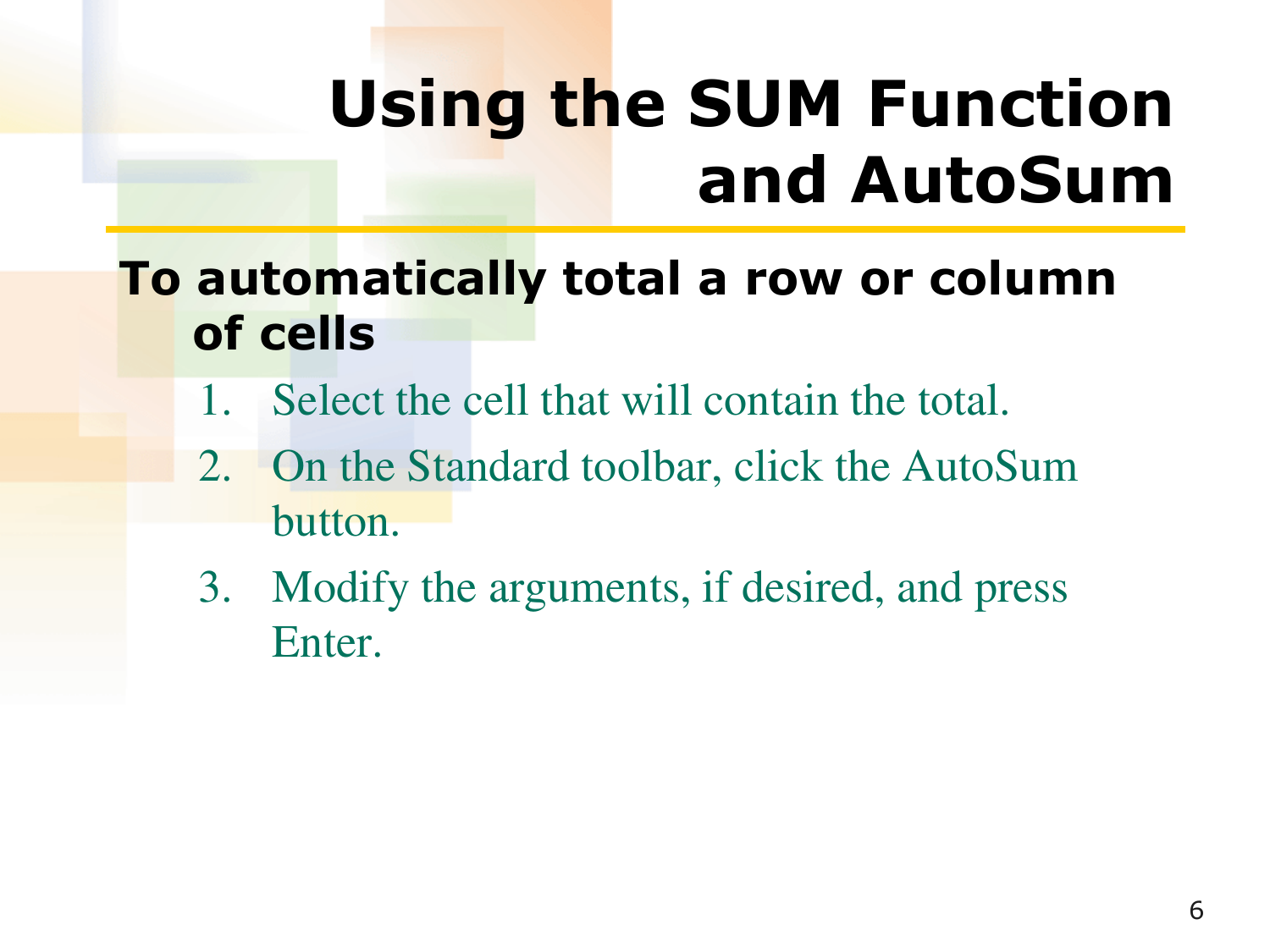## **Inserting Functions**

### **To enter a function using the Function Arguments dialog box**

- 1. Click the cell that will contain the function.
- 2. Click the Insert Formula button on the Formula Bar.
- 3. Select the function and enter arguments into the Function Arguments dialog box.
- 4. Click OK.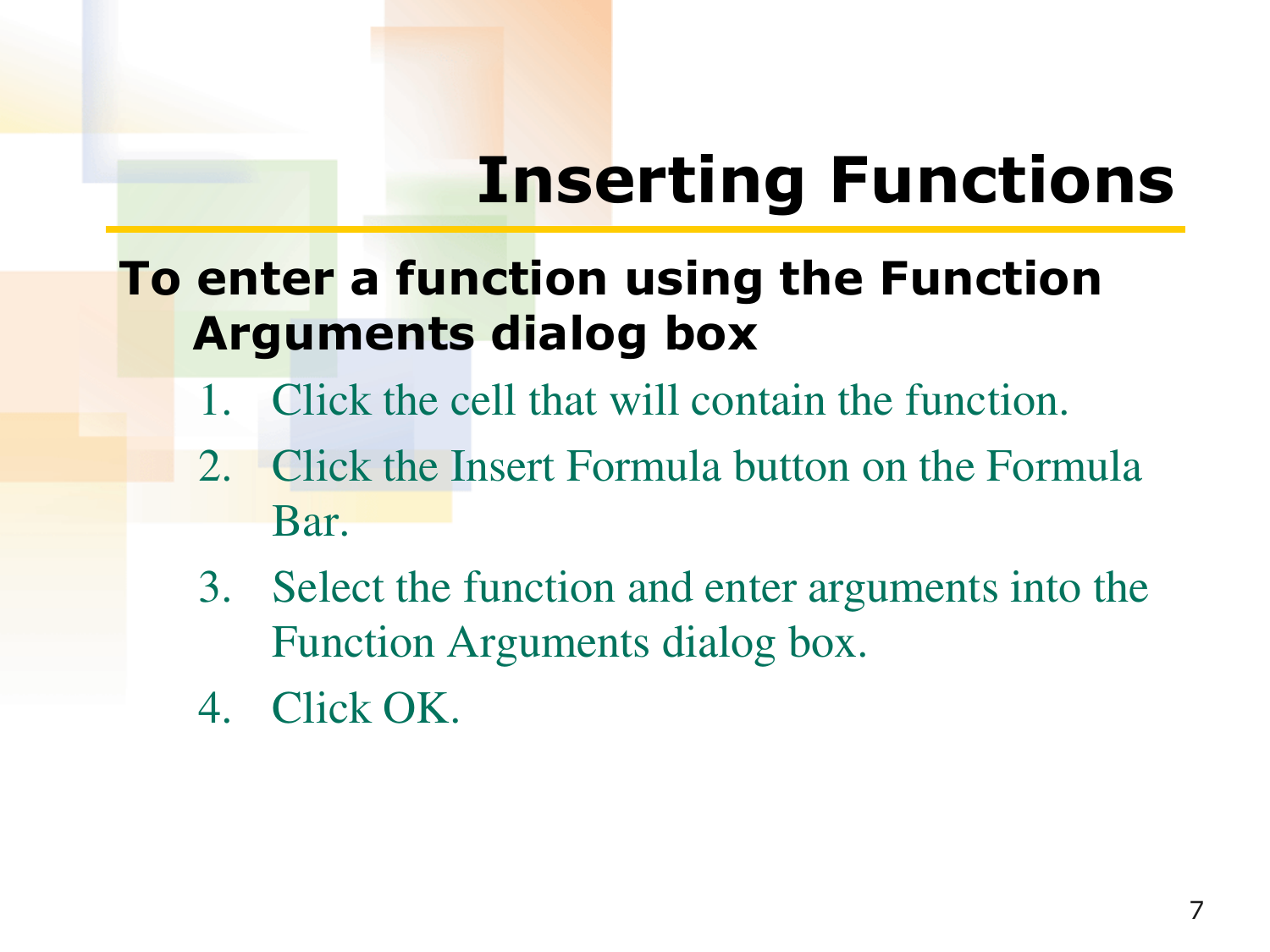## **Using Date Functions**

### **To display the serial number that corresponds to a date**

- 1. Click the cell containing the date.
- 2. On the Format menu, click Cells.
- 3. In the Format Cells dialog box, change the formatting to the Number category and display the number with zero decimal places.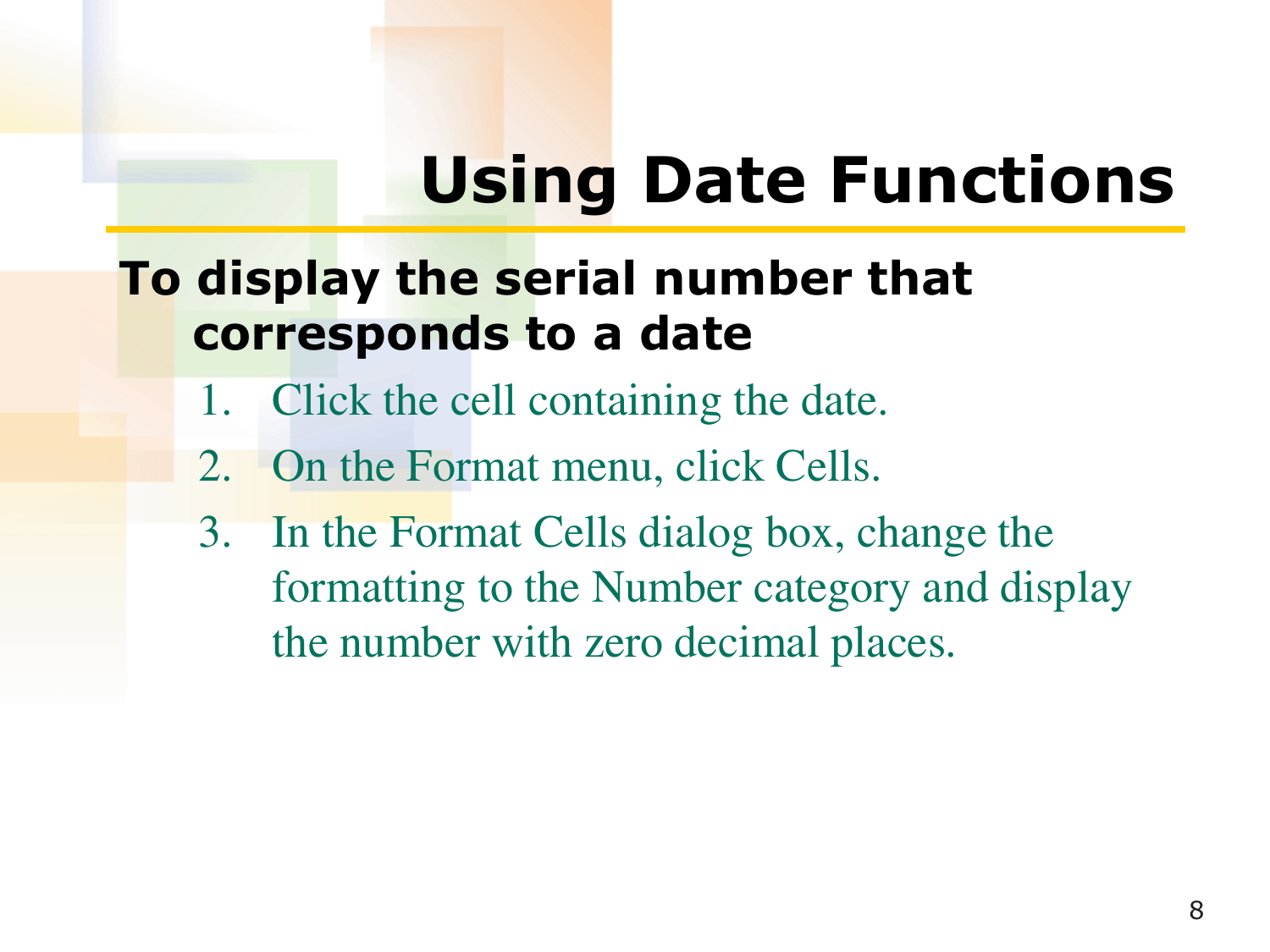## **Using the NOW or TODAY Function**

### **To use the NOW or TODAY function**

- 1. Click the cell in which you want the date or date and time to appear.
- 2. Type **=NOW()** or **=TODAY()** in the cell and press the Enter key.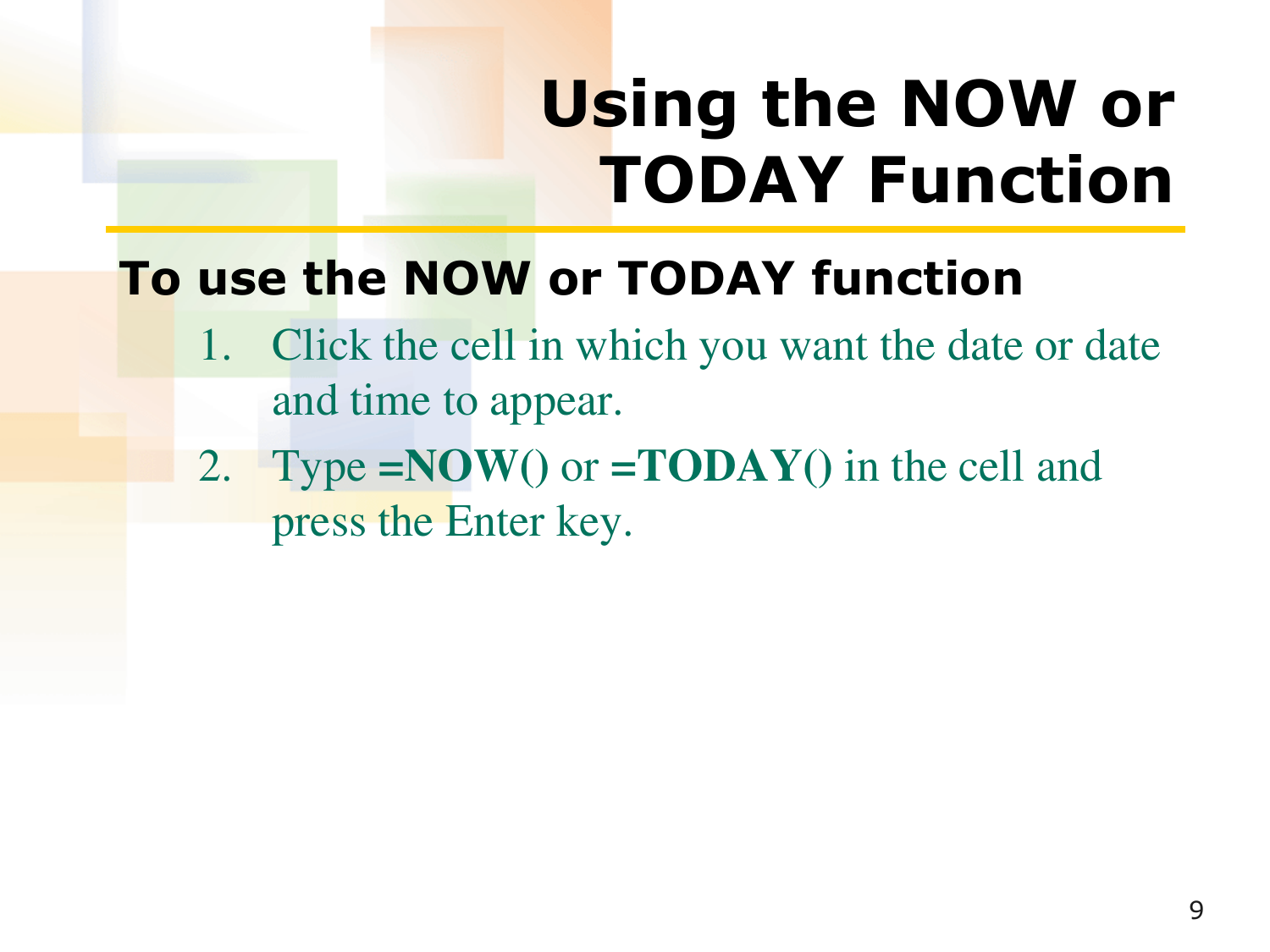## **Using Absolute and Relative Cell References**

#### **To create an absolute reference**

- Type a dollar sign (\$) before the column reference to make the column reference absolute.
- Type a dollar sign  $(\$)$  before the row reference to make the row reference absolute.
- Type a dollar sign  $(\$)$  before both the column and row references for a cell to make the entire cell reference absolute.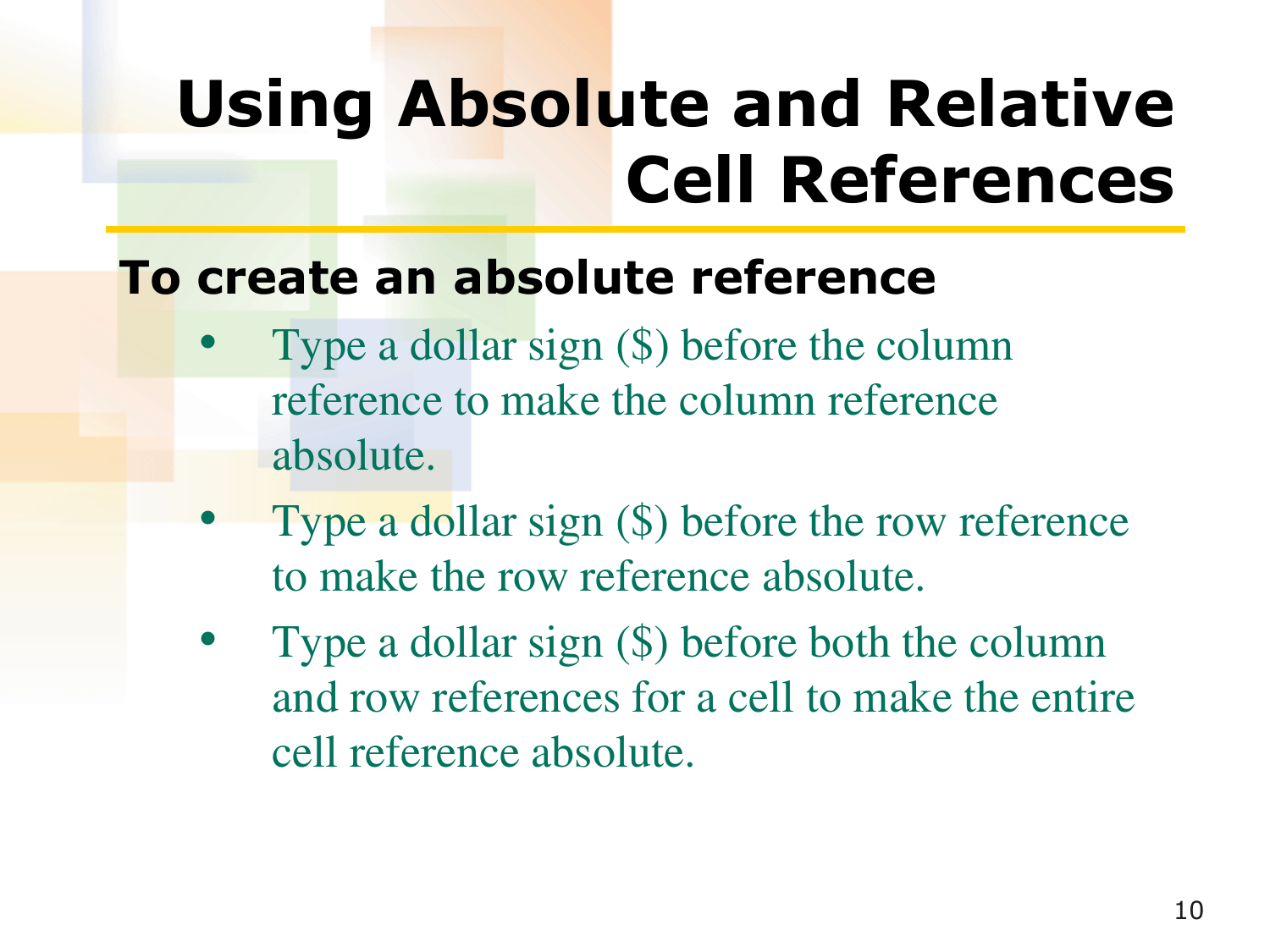## **Using Basic Statistical Functions**

### **To use basic statistical functions**

- 1. Check the cell in which you want the function to appear and click the Insert Function button.
- 2. Click the Select a function down arrow and click the function that you want to use.
- 3. In the Function Arguments dialog box, enter the cells that you want to use in the function and click OK.